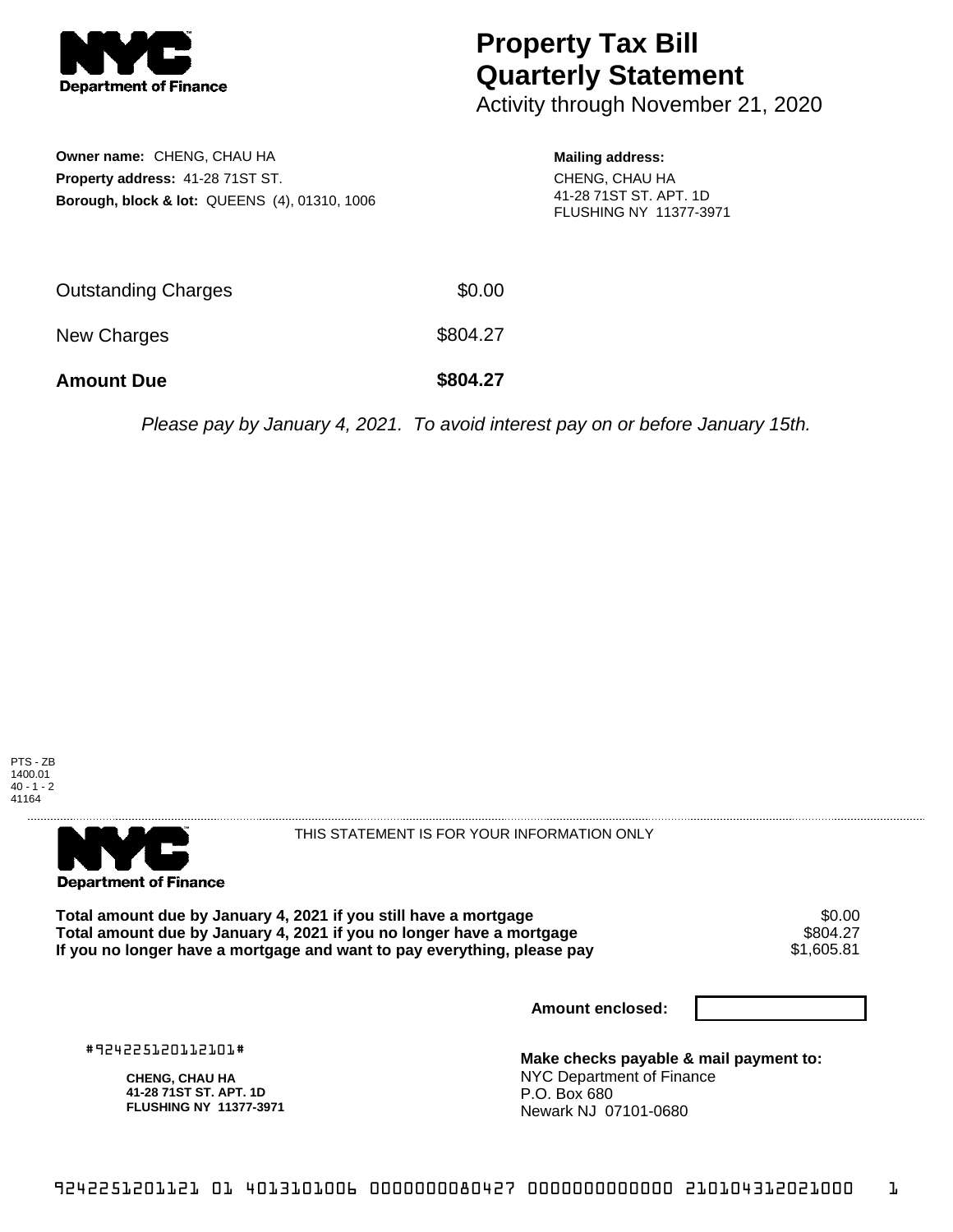

| <b>Billing Summary</b>                                                     | <b>Activity Date Due Date</b> |                     | Amount       |
|----------------------------------------------------------------------------|-------------------------------|---------------------|--------------|
| Outstanding charges including interest and payments                        |                               |                     | \$0.00       |
| <b>Finance-Property Tax</b>                                                |                               | 01/01/2021          | \$831.73     |
| Adopted Tax Rate                                                           |                               |                     | $$-27.46$    |
| <b>Total amount due</b>                                                    |                               |                     | \$804.27     |
| <b>Tax Year Charges Remaining</b>                                          | <b>Activity Date</b>          | <b>Due Date</b>     | Amount       |
| Finance-Property Tax                                                       |                               | 04/01/2021          | \$831.73     |
| Adopted Tax Rate                                                           |                               |                     | $$-27.46$    |
| Total tax year charges remaining                                           |                               |                     | \$804.27     |
| If you pay everything you owe by January 4, 2021, you would save:          |                               |                     | \$2.73       |
| How We Calculated Your Property Tax For July 1, 2020 Through June 30, 2021 |                               |                     |              |
|                                                                            |                               | Overall             |              |
| Tax class 2 - Residential More Than 10 Units                               |                               | <b>Tax Rate</b>     |              |
| Original tax rate billed                                                   |                               | 12.4730%            |              |
| New Tax rate                                                               |                               | 12.2670%            |              |
| <b>Estimated Market Value \$65,534</b>                                     |                               |                     |              |
|                                                                            |                               |                     | <b>Taxes</b> |
| <b>Billable Assessed Value</b>                                             |                               | \$26,673            |              |
| <b>Taxable Value</b>                                                       |                               | \$26,673 x 12.2670% |              |
| <b>Tax Before Abatements and STAR</b>                                      |                               | \$3,272.00          | \$3,272.00   |
| Annual property tax                                                        |                               |                     | \$3,272.00   |
| Original property tax billed in June 2020                                  |                               |                     | \$3,326.92   |
| <b>Change In Property Tax Bill Based On New Tax Rate</b>                   |                               |                     | $$-54.92$    |

**NEW LAW:** To learn about Local Law 147, which requires residential buildings with three or more units to create a policy on smoking and share it with current and prospective tenants, visit www.nyc.gov/health/tobaccocontrol.

Please call 311 to speak to a representative to make a property tax payment by telephone.

## **Home banking payment instructions:**

- 1. **Log** into your bank or online bill pay website.
- 2. **Add** the new payee: NYC DOF Property Tax. Enter your account number, which is your boro, block and lot, as it appears here: 4-01310-1006 . You may also need to enter the address for the Department of Finance. The address is P.O. Box 680, Newark NJ 07101-0680.
- 3. **Schedule** your online payment using your checking or savings account.

## **Did Your Mailing Address Change?**

If so, please visit us at **nyc.gov/changemailingaddress** or call **311.**

When you provide a check as payment, you authorize us either to use information from your check to make a one-time electronic fund transfer from your account or to process the payment as a check transaction.